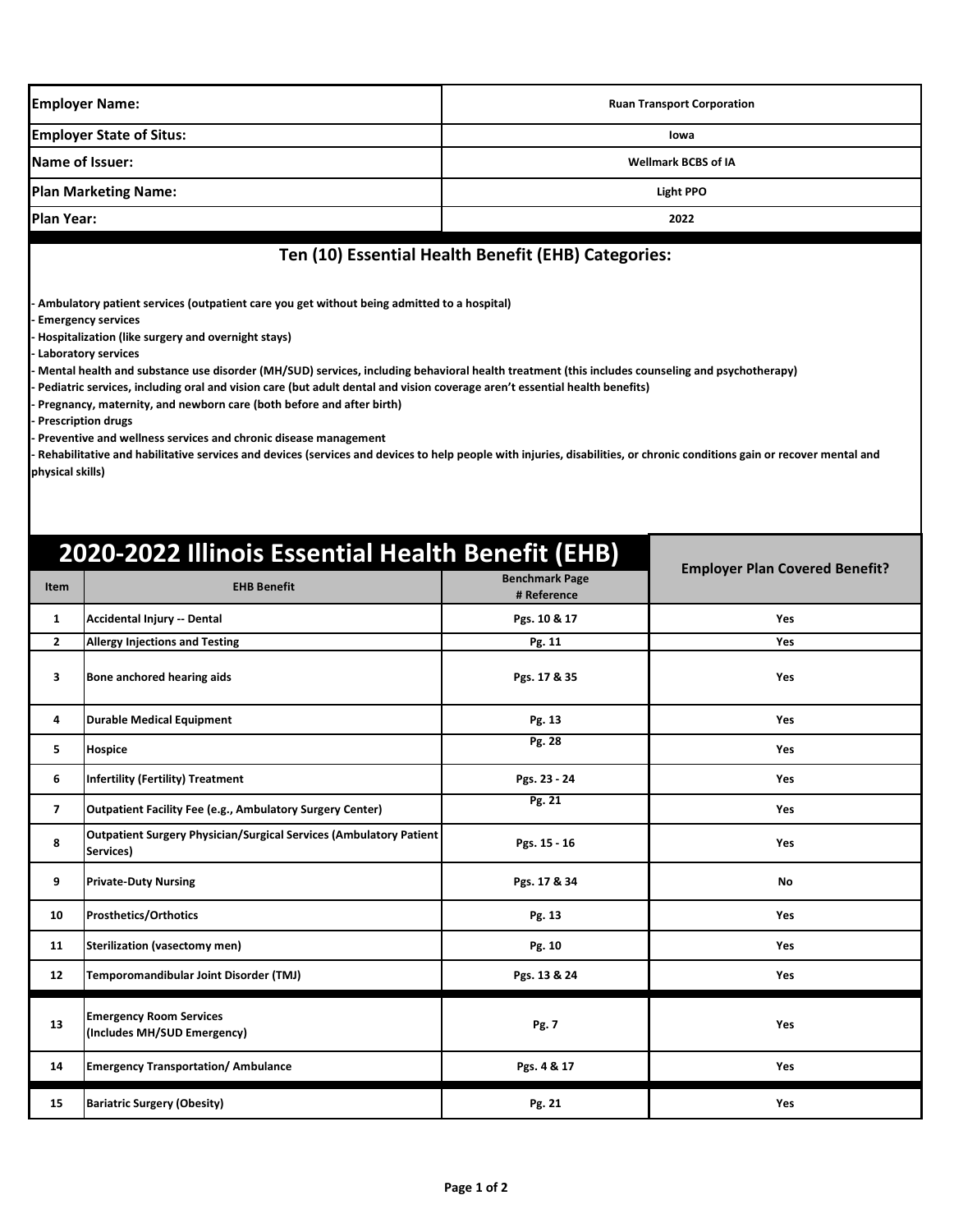| 16 | <b>Breast Reconstruction After Mastectomy</b>                                           | Pgs. 24 - 25                          | Yes |
|----|-----------------------------------------------------------------------------------------|---------------------------------------|-----|
| 17 | <b>Reconstructive Surgery</b>                                                           | Pgs. 25 - 26, & 35                    | Yes |
| 18 | Inpatient Hospital Services (e.g., Hospital Stay)                                       | Pg. 15                                | Yes |
| 19 | <b>Skilled Nursing Facility</b>                                                         | Pg. 21                                | Yes |
| 20 | Transplants - Human Organ Transplants (Including transportation &<br>lodging)           | Pgs. 18 & 31                          | Yes |
| 21 | <b>Diagnostic Services</b>                                                              | Pgs. 6 & 12                           | Yes |
| 22 | Intranasal opioid reversal agent associated with opioid<br>prescriptions                | Pg. 32                                | Yes |
| 23 | Mental (Behavioral) Health Treatment (Including Inpatient<br>Treatment)                 | Pgs. 8 - 9, 21                        | Yes |
| 24 | <b>Opioid Medically Assisted Treatment (MAT)</b>                                        | Pg. 21                                | Yes |
| 25 | <b>Substance Use Disorders (Including Inpatient Treatment)</b>                          | Pgs. 9 & 21                           | Yes |
| 26 | <b>Tele-Psychiatry</b>                                                                  | Pg. 11                                | Yes |
| 27 | Topical Anti-Inflammatory acute and chronic pain medication                             | Pg. 32                                | Yes |
| 28 | <b>Pediatric Dental Care</b>                                                            | See AllKids Pediatric Dental Document | No  |
| 29 | <b>Pediatric Vision Coverage</b>                                                        | Pgs. 26 - 27                          | Yes |
| 30 | <b>Maternity Service</b>                                                                | Pgs. 8 & 22                           | Yes |
| 31 | <b>Outpatient Prescription Drugs</b>                                                    | Pgs. 29 - 34                          | Yes |
| 32 | <b>Colorectal Cancer Examination and Screening</b>                                      | Pgs. 12 & 16                          | Yes |
| 33 | <b>Contraceptive/Birth Control Services</b>                                             | Pgs. 13 & 16                          | Yes |
| 34 | Diabetes Self-Management Training and Education                                         | Pgs. 11 & 35                          | Yes |
| 35 | <b>Diabetic Supplies for Treatment of Diabetes</b>                                      | Pgs. 31 - 32                          | Yes |
| 36 | <b>Mammography - Screening</b>                                                          | Pgs. 12, 15, & 24                     | Yes |
| 37 | <b>Osteoporosis - Bone Mass Measurement</b>                                             | Pgs. 12 & 16                          | Yes |
| 38 | Pap Tests/ Prostate- Specific Antigen Tests/ Ovarian Cancer<br><b>Surveillance Test</b> | Pg. 16                                | Yes |
| 39 | <b>Preventive Care Services</b>                                                         | Pg. 18                                | Yes |
| 40 | <b>Sterilization (women)</b>                                                            | Pgs. 10 & 19                          | Yes |
| 41 | <b>Chiropractic &amp; Osteopathic Manipulation</b>                                      | Pgs. 12 - 13                          | Yes |
| 42 | <b>Habilitative and Rehabilitative Services</b>                                         | Pgs. 8, 9, 11, 12, 22, & 35           | Yes |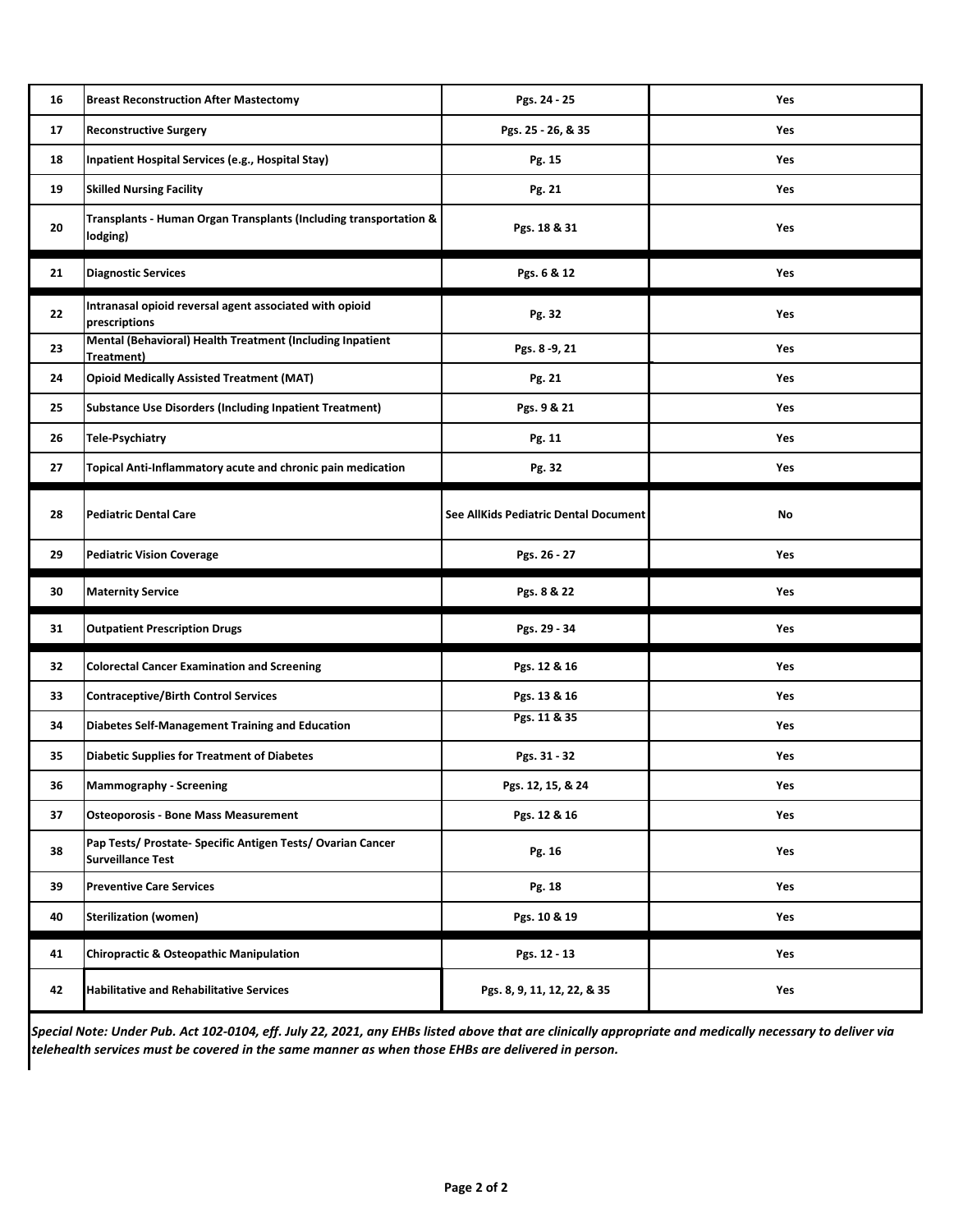| <b>Employer Name:</b>                                                                                                                                                                                                                                                                                                                                                                                                                                                                                                                                                                                                                                                      |                                                                                                                                                                                                                                      | <b>Ruan Transport Corporation</b>    |                                       |  |  |  |
|----------------------------------------------------------------------------------------------------------------------------------------------------------------------------------------------------------------------------------------------------------------------------------------------------------------------------------------------------------------------------------------------------------------------------------------------------------------------------------------------------------------------------------------------------------------------------------------------------------------------------------------------------------------------------|--------------------------------------------------------------------------------------------------------------------------------------------------------------------------------------------------------------------------------------|--------------------------------------|---------------------------------------|--|--|--|
| <b>Employer State of Situs:</b>                                                                                                                                                                                                                                                                                                                                                                                                                                                                                                                                                                                                                                            |                                                                                                                                                                                                                                      | lowa                                 |                                       |  |  |  |
| Name of Issuer:                                                                                                                                                                                                                                                                                                                                                                                                                                                                                                                                                                                                                                                            |                                                                                                                                                                                                                                      | <b>Wellmark BCBS of IA</b>           |                                       |  |  |  |
|                                                                                                                                                                                                                                                                                                                                                                                                                                                                                                                                                                                                                                                                            | <b>Plan Marketing Name:</b>                                                                                                                                                                                                          | <b>Basic</b>                         |                                       |  |  |  |
| <b>Plan Year:</b>                                                                                                                                                                                                                                                                                                                                                                                                                                                                                                                                                                                                                                                          |                                                                                                                                                                                                                                      |                                      | 2022                                  |  |  |  |
|                                                                                                                                                                                                                                                                                                                                                                                                                                                                                                                                                                                                                                                                            | Ten (10) Essential Health Benefit (EHB) Categories:<br>Ambulatory patient services (outpatient care you get without being admitted to a hospital)<br><b>Emergency services</b><br>Hospitalization (like surgery and overnight stays) |                                      |                                       |  |  |  |
| Laboratory services<br>Mental health and substance use disorder (MH/SUD) services, including behavioral health treatment (this includes counseling and psychotherapy)<br>Pediatric services, including oral and vision care (but adult dental and vision coverage aren't essential health benefits)<br>Pregnancy, maternity, and newborn care (both before and after birth)<br><b>Prescription drugs</b><br>Preventive and wellness services and chronic disease management<br>Rehabilitative and habilitative services and devices (services and devices to help people with injuries, disabilities, or chronic conditions gain or recover<br>mental and physical skills) |                                                                                                                                                                                                                                      |                                      |                                       |  |  |  |
| <b>Item</b>                                                                                                                                                                                                                                                                                                                                                                                                                                                                                                                                                                                                                                                                | 2020-2022 Illinois Essential Health<br><b>EHB Benefit</b>                                                                                                                                                                            | <b>Benchmark Page</b><br># Reference | <b>Employer Plan Covered Benefit?</b> |  |  |  |
| 1                                                                                                                                                                                                                                                                                                                                                                                                                                                                                                                                                                                                                                                                          | Accidental Injury -- Dental                                                                                                                                                                                                          | Pgs. 10 & 17                         | Yes                                   |  |  |  |
| $\overline{2}$                                                                                                                                                                                                                                                                                                                                                                                                                                                                                                                                                                                                                                                             | <b>Allergy Injections and Testing</b>                                                                                                                                                                                                | Pg. 11                               | Yes                                   |  |  |  |
| 3                                                                                                                                                                                                                                                                                                                                                                                                                                                                                                                                                                                                                                                                          | Bone anchored hearing aids                                                                                                                                                                                                           | Pgs. 17 & 35                         | Yes                                   |  |  |  |
| 4                                                                                                                                                                                                                                                                                                                                                                                                                                                                                                                                                                                                                                                                          | <b>Durable Medical Equipment</b>                                                                                                                                                                                                     | Pg. 13                               | Yes                                   |  |  |  |
| 5                                                                                                                                                                                                                                                                                                                                                                                                                                                                                                                                                                                                                                                                          | <b>Hospice</b>                                                                                                                                                                                                                       | Pg. 28                               | Yes                                   |  |  |  |
| 6                                                                                                                                                                                                                                                                                                                                                                                                                                                                                                                                                                                                                                                                          | <b>Infertility (Fertility) Treatment</b>                                                                                                                                                                                             | Pgs. 23 - 24                         | Yes                                   |  |  |  |
| 7                                                                                                                                                                                                                                                                                                                                                                                                                                                                                                                                                                                                                                                                          | <b>Outpatient Facility Fee (e.g., Ambulatory Surgery Center)</b>                                                                                                                                                                     | Pg. 21                               | Yes                                   |  |  |  |
| 8                                                                                                                                                                                                                                                                                                                                                                                                                                                                                                                                                                                                                                                                          | <b>Outpatient Surgery Physician/Surgical Services</b><br>(Ambulatory Patient Services)                                                                                                                                               | Pgs. 15 - 16                         | Yes                                   |  |  |  |
| 9                                                                                                                                                                                                                                                                                                                                                                                                                                                                                                                                                                                                                                                                          | <b>Private-Duty Nursing</b>                                                                                                                                                                                                          | Pgs. 17 & 34                         | No                                    |  |  |  |
| 10                                                                                                                                                                                                                                                                                                                                                                                                                                                                                                                                                                                                                                                                         | <b>Prosthetics/Orthotics</b>                                                                                                                                                                                                         | Pg. 13                               | Yes                                   |  |  |  |
| 11                                                                                                                                                                                                                                                                                                                                                                                                                                                                                                                                                                                                                                                                         | <b>Sterilization (vasectomy men)</b>                                                                                                                                                                                                 | Pg. 10                               | Yes                                   |  |  |  |
| 12                                                                                                                                                                                                                                                                                                                                                                                                                                                                                                                                                                                                                                                                         | Temporomandibular Joint Disorder (TMJ)                                                                                                                                                                                               | Pgs. 13 & 24                         | Yes                                   |  |  |  |
| 13                                                                                                                                                                                                                                                                                                                                                                                                                                                                                                                                                                                                                                                                         | <b>Emergency Room Services</b><br>(Includes MH/SUD Emergency)                                                                                                                                                                        | Pg. 7                                | Yes                                   |  |  |  |
| 14                                                                                                                                                                                                                                                                                                                                                                                                                                                                                                                                                                                                                                                                         | <b>Emergency Transportation/ Ambulance</b>                                                                                                                                                                                           | Pgs. 4 & 17                          | Yes                                   |  |  |  |
| 15                                                                                                                                                                                                                                                                                                                                                                                                                                                                                                                                                                                                                                                                         | <b>Bariatric Surgery (Obesity)</b>                                                                                                                                                                                                   | Pg. 21                               | Yes                                   |  |  |  |
| 16                                                                                                                                                                                                                                                                                                                                                                                                                                                                                                                                                                                                                                                                         | <b>Breast Reconstruction After Mastectomy</b>                                                                                                                                                                                        | Pgs. 24 - 25                         | Yes                                   |  |  |  |
| 17                                                                                                                                                                                                                                                                                                                                                                                                                                                                                                                                                                                                                                                                         | <b>Reconstructive Surgery</b>                                                                                                                                                                                                        | Pgs. 25 - 26, & 35                   | Yes                                   |  |  |  |
| 18                                                                                                                                                                                                                                                                                                                                                                                                                                                                                                                                                                                                                                                                         | Inpatient Hospital Services (e.g., Hospital Stay)                                                                                                                                                                                    | Pg. 15                               | Yes                                   |  |  |  |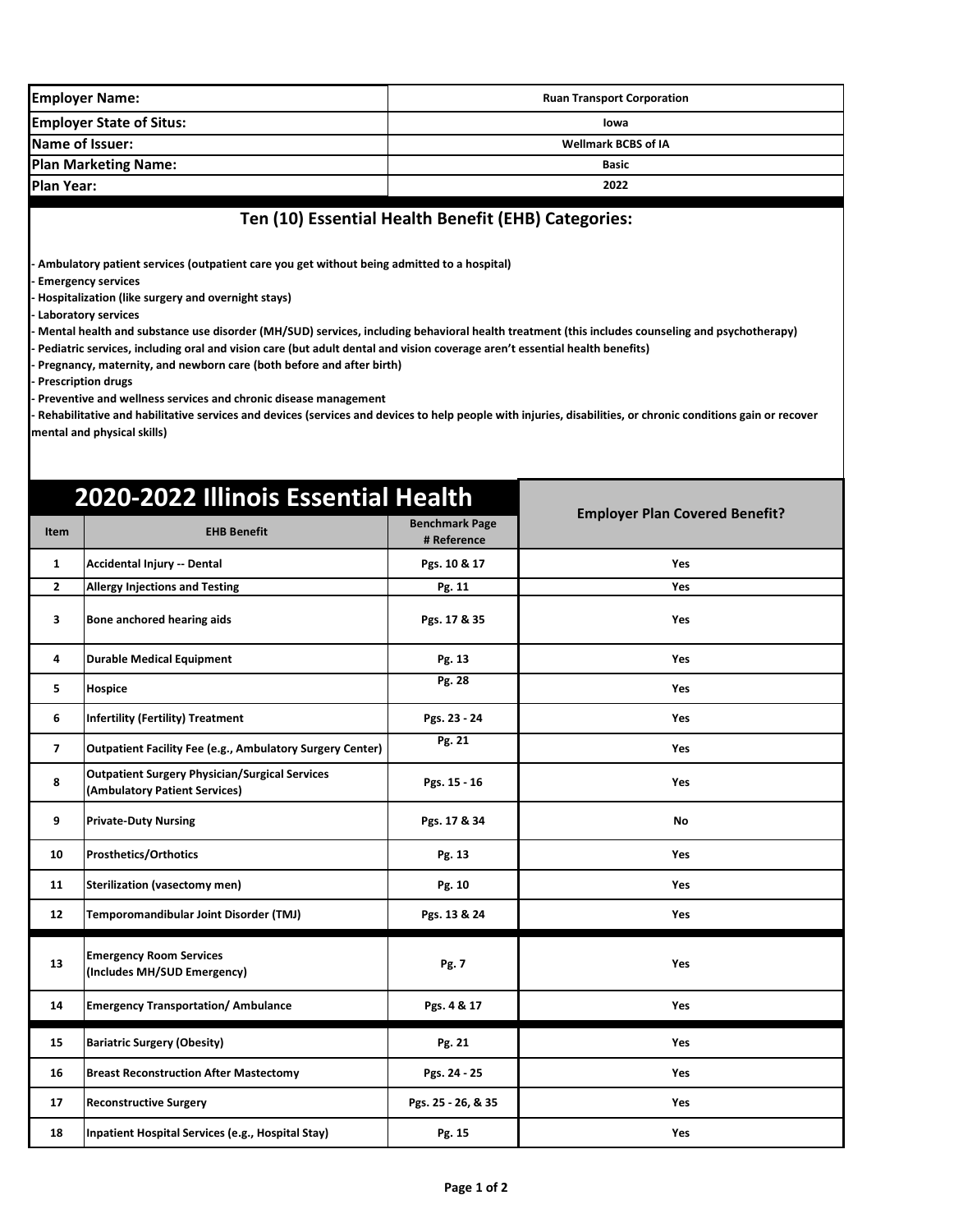| 19 | <b>Skilled Nursing Facility</b>                                                         | Pg. 21                                          | Yes |
|----|-----------------------------------------------------------------------------------------|-------------------------------------------------|-----|
| 20 | <b>Transplants - Human Organ Transplants (Including</b><br>transportation & lodging)    | Pgs. 18 & 31                                    | Yes |
| 21 | <b>Diagnostic Services</b>                                                              | Pgs. 6 & 12                                     | Yes |
| 22 | Intranasal opioid reversal agent associated with opioid<br>prescriptions                | Pg. 32                                          | Yes |
| 23 | Mental (Behavioral) Health Treatment (Including<br><b>Inpatient Treatment)</b>          | Pgs. 8 - 9, 21                                  | Yes |
| 24 | <b>Opioid Medically Assisted Treatment (MAT)</b>                                        | Pg. 21                                          | Yes |
| 25 | <b>Substance Use Disorders (Including Inpatient Treatment)</b>                          | Pgs. 9 & 21                                     | Yes |
| 26 | <b>Tele-Psychiatry</b>                                                                  | Pg. 11                                          | Yes |
| 27 | Topical Anti-Inflammatory acute and chronic pain<br>medication                          | Pg. 32                                          | Yes |
| 28 | <b>Pediatric Dental Care</b>                                                            | See AllKids Pediatric<br><b>Dental Document</b> | No  |
| 29 | <b>Pediatric Vision Coverage</b>                                                        | Pgs. 26 - 27                                    | Yes |
| 30 | <b>Maternity Service</b>                                                                | Pgs. 8 & 22                                     | Yes |
|    |                                                                                         |                                                 |     |
| 31 | <b>Outpatient Prescription Drugs</b>                                                    | Pgs. 29 - 34                                    | Yes |
| 32 | <b>Colorectal Cancer Examination and Screening</b>                                      | Pgs. 12 & 16                                    | Yes |
| 33 | <b>Contraceptive/Birth Control Services</b>                                             | Pgs. 13 & 16                                    | Yes |
| 34 | <b>Diabetes Self-Management Training and Education</b>                                  | Pgs. 11 & 35                                    | Yes |
| 35 | <b>Diabetic Supplies for Treatment of Diabetes</b>                                      | Pgs. 31 - 32                                    | Yes |
| 36 | <b>Mammography - Screening</b>                                                          | Pgs. 12, 15, & 24                               | Yes |
| 37 | <b>Osteoporosis - Bone Mass Measurement</b>                                             | Pgs. 12 & 16                                    | Yes |
| 38 | Pap Tests/ Prostate- Specific Antigen Tests/ Ovarian<br><b>Cancer Surveillance Test</b> | Pg. 16                                          | Yes |
| 39 | <b>Preventive Care Services</b>                                                         | Pg. 18                                          | Yes |
| 40 | <b>Sterilization (women)</b>                                                            | Pgs. 10 & 19                                    | Yes |
| 41 | <b>Chiropractic &amp; Osteopathic Manipulation</b>                                      | Pgs. 12 - 13                                    | Yes |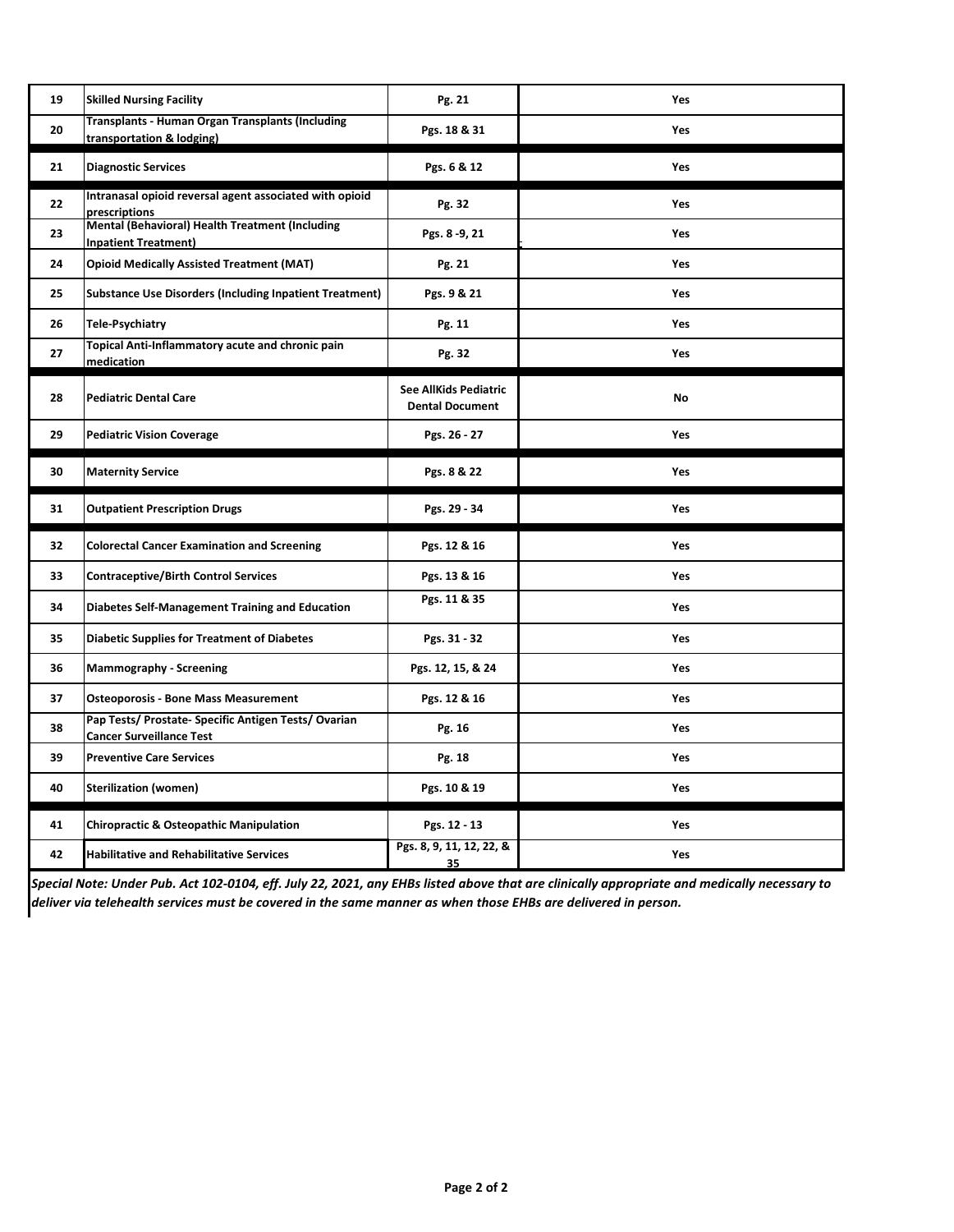|                                 | <b>Employer Name:</b>                                                                                                                                                                                                                                                                                                                                                                                                                                                                                                                                                                                                                                                                                                                                                                                                                                                                                                            | <b>Ruan Transport Corporation</b>    |                                       |  |  |
|---------------------------------|----------------------------------------------------------------------------------------------------------------------------------------------------------------------------------------------------------------------------------------------------------------------------------------------------------------------------------------------------------------------------------------------------------------------------------------------------------------------------------------------------------------------------------------------------------------------------------------------------------------------------------------------------------------------------------------------------------------------------------------------------------------------------------------------------------------------------------------------------------------------------------------------------------------------------------|--------------------------------------|---------------------------------------|--|--|
| <b>Employer State of Situs:</b> |                                                                                                                                                                                                                                                                                                                                                                                                                                                                                                                                                                                                                                                                                                                                                                                                                                                                                                                                  |                                      | lowa                                  |  |  |
| Name of Issuer:                 |                                                                                                                                                                                                                                                                                                                                                                                                                                                                                                                                                                                                                                                                                                                                                                                                                                                                                                                                  |                                      | <b>Wellmark BCBS of IA</b>            |  |  |
| <b>Plan Marketing Name:</b>     |                                                                                                                                                                                                                                                                                                                                                                                                                                                                                                                                                                                                                                                                                                                                                                                                                                                                                                                                  |                                      | <b>Choice Savings</b>                 |  |  |
|                                 | Plan Year:<br>2022                                                                                                                                                                                                                                                                                                                                                                                                                                                                                                                                                                                                                                                                                                                                                                                                                                                                                                               |                                      |                                       |  |  |
|                                 | Ten (10) Essential Health Benefit (EHB) Categories:<br>- Ambulatory patient services (outpatient care you get without being admitted to a hospital)<br><b>Emergency services</b><br>- Hospitalization (like surgery and overnight stays)<br>- Laboratory services<br>- Mental health and substance use disorder (MH/SUD) services, including behavioral health treatment (this includes counseling and<br>psychotherapy)<br>- Pediatric services, including oral and vision care (but adult dental and vision coverage aren't essential health benefits)<br>- Pregnancy, maternity, and newborn care (both before and after birth)<br>- Prescription drugs<br>- Preventive and wellness services and chronic disease management<br>- Rehabilitative and habilitative services and devices (services and devices to help people with injuries, disabilities, or chronic conditions gain or<br>recover mental and physical skills) |                                      |                                       |  |  |
| Item                            | 2020-2022 Illinois Essential Health<br><b>EHB Benefit</b>                                                                                                                                                                                                                                                                                                                                                                                                                                                                                                                                                                                                                                                                                                                                                                                                                                                                        | <b>Benchmark Page</b><br># Reference | <b>Employer Plan Covered Benefit?</b> |  |  |
| 1                               | Accidental Injury -- Dental                                                                                                                                                                                                                                                                                                                                                                                                                                                                                                                                                                                                                                                                                                                                                                                                                                                                                                      | Pgs. 10 & 17                         | <b>Yes</b>                            |  |  |
| $\overline{2}$                  | <b>Allergy Injections and Testing</b>                                                                                                                                                                                                                                                                                                                                                                                                                                                                                                                                                                                                                                                                                                                                                                                                                                                                                            | Pg. 11                               | Yes                                   |  |  |
| 3                               | Bone anchored hearing aids                                                                                                                                                                                                                                                                                                                                                                                                                                                                                                                                                                                                                                                                                                                                                                                                                                                                                                       | Pgs. 17 & 35                         | Yes                                   |  |  |
| 4                               | <b>Durable Medical Equipment</b>                                                                                                                                                                                                                                                                                                                                                                                                                                                                                                                                                                                                                                                                                                                                                                                                                                                                                                 | Pg. 13                               | Yes                                   |  |  |
| 5                               | Hospice                                                                                                                                                                                                                                                                                                                                                                                                                                                                                                                                                                                                                                                                                                                                                                                                                                                                                                                          | Pg. 28                               | Yes                                   |  |  |
| 6                               | <b>Infertility (Fertility) Treatment</b>                                                                                                                                                                                                                                                                                                                                                                                                                                                                                                                                                                                                                                                                                                                                                                                                                                                                                         | Pgs. 23 - 24                         | Yes                                   |  |  |
| $\overline{\phantom{a}}$        | <b>Outpatient Facility Fee (e.g., Ambulatory</b><br><b>Surgery Center)</b>                                                                                                                                                                                                                                                                                                                                                                                                                                                                                                                                                                                                                                                                                                                                                                                                                                                       | Pg. 21                               | Yes                                   |  |  |
| 8                               | <b>Outpatient Surgery Physician/Surgical</b><br><b>Services (Ambulatory Patient Services)</b>                                                                                                                                                                                                                                                                                                                                                                                                                                                                                                                                                                                                                                                                                                                                                                                                                                    | Pgs. 15 - 16                         | Yes                                   |  |  |
| 9                               | <b>Private-Duty Nursing</b>                                                                                                                                                                                                                                                                                                                                                                                                                                                                                                                                                                                                                                                                                                                                                                                                                                                                                                      | Pgs. 17 & 34                         | No                                    |  |  |
| 10                              | <b>Prosthetics/Orthotics</b>                                                                                                                                                                                                                                                                                                                                                                                                                                                                                                                                                                                                                                                                                                                                                                                                                                                                                                     | Pg. 13                               | Yes                                   |  |  |
| 11                              | <b>Sterilization (vasectomy men)</b>                                                                                                                                                                                                                                                                                                                                                                                                                                                                                                                                                                                                                                                                                                                                                                                                                                                                                             | Pg. 10                               | Yes                                   |  |  |
| 12                              | Temporomandibular Joint Disorder (TMJ)                                                                                                                                                                                                                                                                                                                                                                                                                                                                                                                                                                                                                                                                                                                                                                                                                                                                                           | Pgs. 13 & 24                         | Yes                                   |  |  |
| 13                              | <b>Emergency Room Services</b><br>(Includes MH/SUD Emergency)                                                                                                                                                                                                                                                                                                                                                                                                                                                                                                                                                                                                                                                                                                                                                                                                                                                                    | Pg. 7                                | Yes                                   |  |  |
| 14                              | <b>Emergency Transportation/ Ambulance</b>                                                                                                                                                                                                                                                                                                                                                                                                                                                                                                                                                                                                                                                                                                                                                                                                                                                                                       | Pgs. 4 & 17                          | Yes                                   |  |  |

15 Bariatric Surgery (Obesity) **Pg. 21** Pg. 21 **16 Breast Reconstruction After Mastectomy Pgs. 24 - 25 Yes** 17 Reconstructive Surgery **Pgs. 25 - 26, & 35** Yes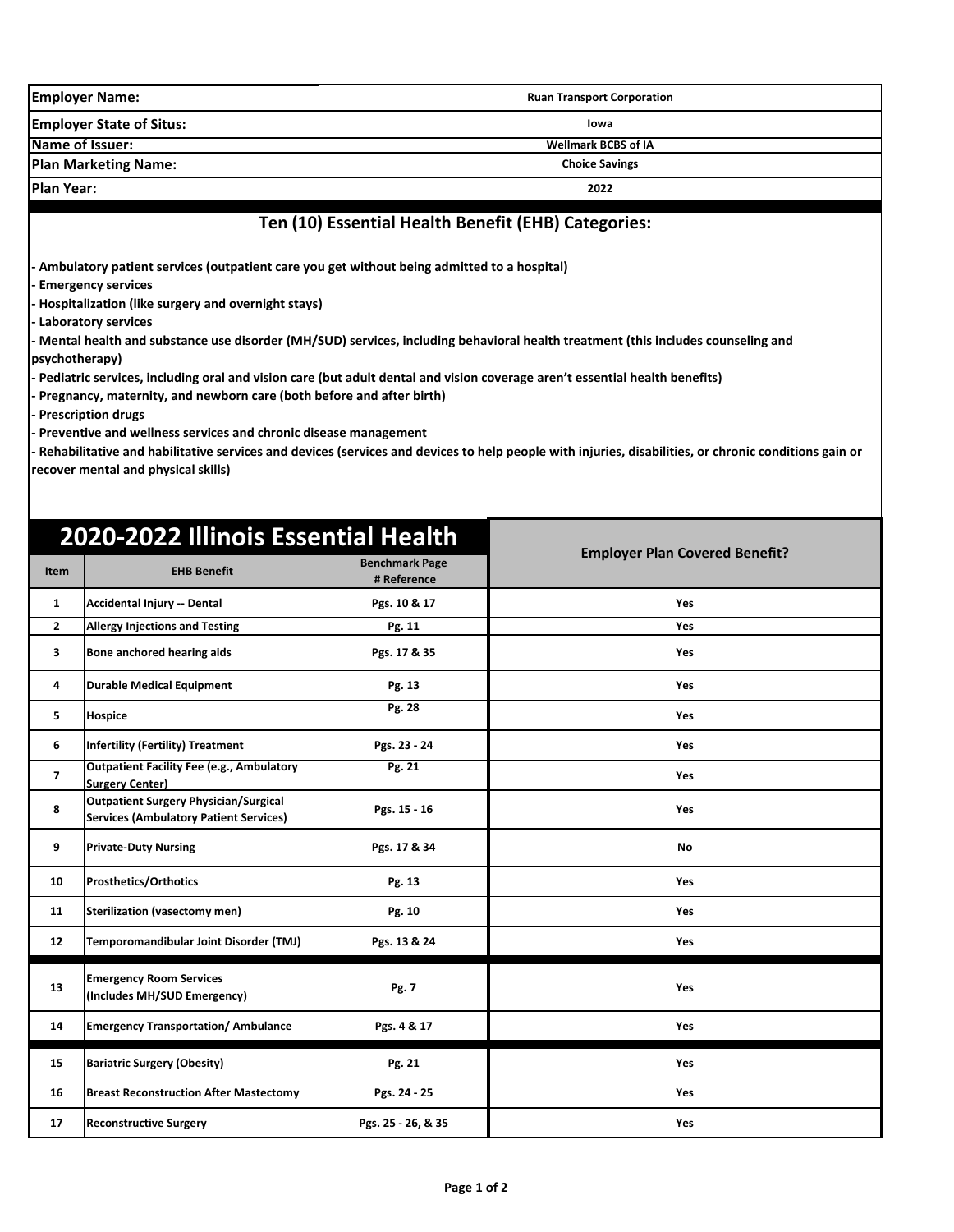| 18 | Inpatient Hospital Services (e.g., Hospital<br>Stay)                                    | Pg. 15                                          | Yes        |
|----|-----------------------------------------------------------------------------------------|-------------------------------------------------|------------|
| 19 | <b>Skilled Nursing Facility</b>                                                         | Pg. 21                                          | <b>Yes</b> |
| 20 | Transplants - Human Organ Transplants<br>(Including transportation & lodging)           | Pgs. 18 & 31                                    | Yes        |
| 21 | <b>Diagnostic Services</b>                                                              | Pgs. 6 & 12                                     | Yes        |
| 22 | Intranasal opioid reversal agent associated<br>with opioid prescriptions                | Pg. 32                                          | Yes        |
| 23 | <b>Mental (Behavioral) Health Treatment</b><br>(Including Inpatient Treatment)          | Pgs. 8-9, 21                                    | Yes        |
| 24 | <b>Opioid Medically Assisted Treatment (MAT)</b>                                        | Pg. 21                                          | Yes        |
| 25 | <b>Substance Use Disorders (Including</b><br><b>Inpatient Treatment)</b>                | Pgs. 9 & 21                                     | Yes        |
| 26 | <b>Tele-Psychiatry</b>                                                                  | Pg. 11                                          | Yes        |
| 27 | <b>Topical Anti-Inflammatory acute and</b><br>chronic pain medication                   | Pg. 32                                          | Yes        |
| 28 | <b>Pediatric Dental Care</b>                                                            | See AllKids Pediatric Dental<br><b>Document</b> | No         |
| 29 | <b>Pediatric Vision Coverage</b>                                                        | Pgs. 26 - 27                                    | Yes        |
|    |                                                                                         |                                                 |            |
| 30 | <b>Maternity Service</b>                                                                | Pgs. 8 & 22                                     | Yes        |
| 31 | <b>Outpatient Prescription Drugs</b>                                                    | Pgs. 29 - 34                                    | Yes        |
| 32 | <b>Colorectal Cancer Examination and</b><br>Screening                                   | Pgs. 12 & 16                                    | Yes        |
| 33 | <b>Contraceptive/Birth Control Services</b>                                             | Pgs. 13 & 16                                    | Yes        |
| 34 | Diabetes Self-Management Training and<br><b>Education</b>                               | Pgs. 11 & 35                                    | Yes        |
| 35 | Diabetic Supplies for Treatment of Diabetes                                             | Pgs. 31 - 32                                    | Yes        |
| 36 | Mammography - Screening                                                                 | Pgs. 12, 15, & 24                               | Yes        |
| 37 | <b>Osteoporosis - Bone Mass Measurement</b>                                             | Pgs. 12 & 16                                    | Yes        |
| 38 | Pap Tests/ Prostate- Specific Antigen Tests/<br><b>Ovarian Cancer Surveillance Test</b> | Pg. 16                                          | Yes        |
| 39 | <b>Preventive Care Services</b>                                                         | Pg. 18                                          | Yes        |
| 40 | <b>Sterilization (women)</b>                                                            | Pgs. 10 & 19                                    | Yes        |
| 41 | Chiropractic & Osteopathic Manipulation                                                 | Pgs. 12 - 13                                    | Yes        |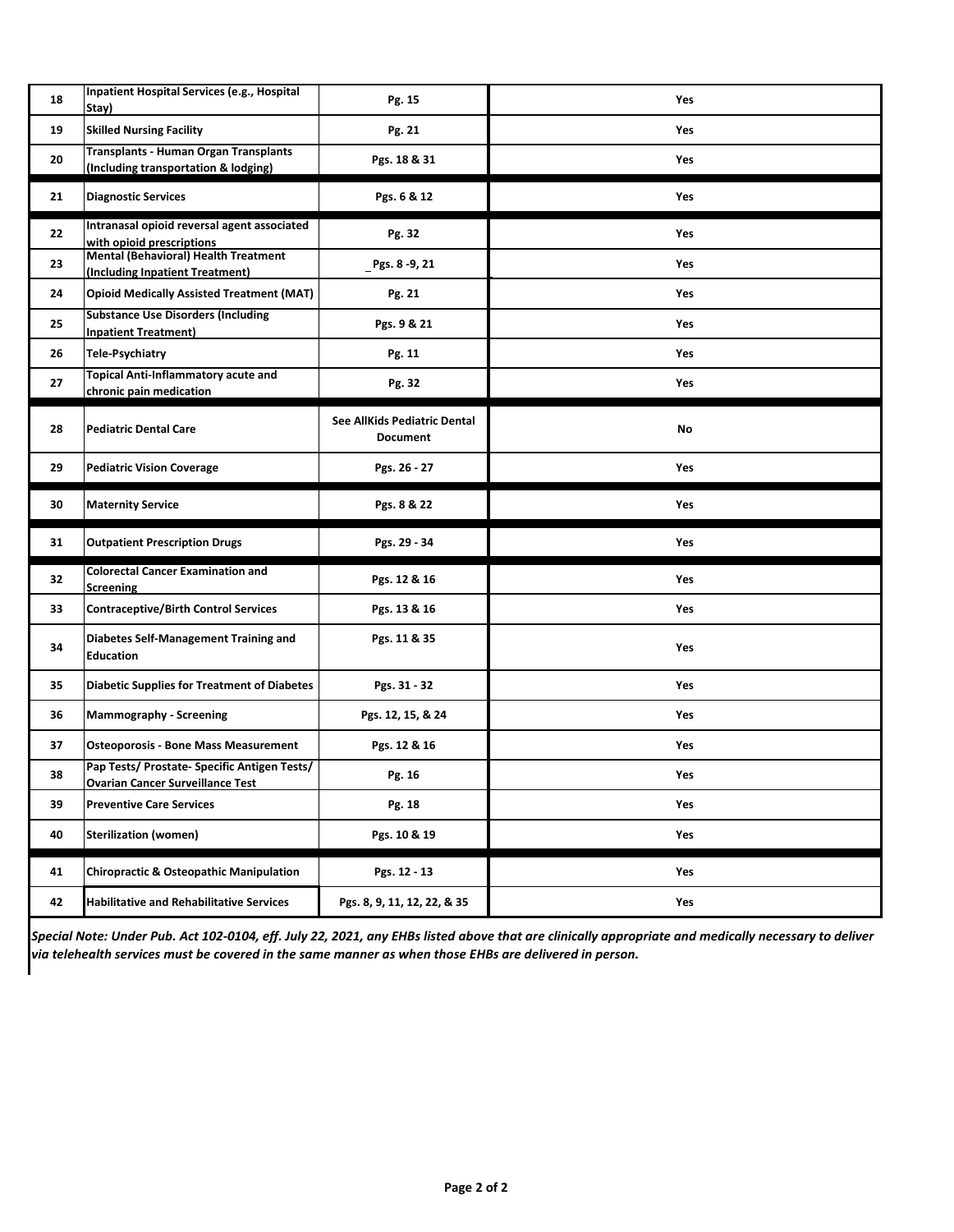|                                 | <b>Employer Name:</b>                                                                                                                                                                                                                                                                                                                                                                                                                                                                                                                                                                                                                                                                                                                                                                                                                                              |                                                     | <b>Ruan Transport Corporation</b>     |  |
|---------------------------------|--------------------------------------------------------------------------------------------------------------------------------------------------------------------------------------------------------------------------------------------------------------------------------------------------------------------------------------------------------------------------------------------------------------------------------------------------------------------------------------------------------------------------------------------------------------------------------------------------------------------------------------------------------------------------------------------------------------------------------------------------------------------------------------------------------------------------------------------------------------------|-----------------------------------------------------|---------------------------------------|--|
| <b>Employer State of Situs:</b> |                                                                                                                                                                                                                                                                                                                                                                                                                                                                                                                                                                                                                                                                                                                                                                                                                                                                    |                                                     | lowa                                  |  |
| Name of Issuer:                 |                                                                                                                                                                                                                                                                                                                                                                                                                                                                                                                                                                                                                                                                                                                                                                                                                                                                    |                                                     | <b>Wellmark BCBS of IA</b>            |  |
| <b>Plan Marketing Name:</b>     |                                                                                                                                                                                                                                                                                                                                                                                                                                                                                                                                                                                                                                                                                                                                                                                                                                                                    |                                                     | <b>Premier PPO</b>                    |  |
| <b>Plan Year:</b>               |                                                                                                                                                                                                                                                                                                                                                                                                                                                                                                                                                                                                                                                                                                                                                                                                                                                                    |                                                     | 2022                                  |  |
|                                 |                                                                                                                                                                                                                                                                                                                                                                                                                                                                                                                                                                                                                                                                                                                                                                                                                                                                    | Ten (10) Essential Health Benefit (EHB) Categories: |                                       |  |
|                                 | Ambulatory patient services (outpatient care you get without being admitted to a hospital)<br><b>Emergency services</b><br>Hospitalization (like surgery and overnight stays)<br><b>Laboratory services</b><br>Mental health and substance use disorder (MH/SUD) services, including behavioral health treatment (this includes counseling and psychotherapy)<br>Pediatric services, including oral and vision care (but adult dental and vision coverage aren't essential health benefits)<br>Pregnancy, maternity, and newborn care (both before and after birth)<br><b>Prescription drugs</b><br>Preventive and wellness services and chronic disease management<br>Rehabilitative and habilitative services and devices (services and devices to help people with injuries, disabilities, or chronic conditions gain or recover mental<br>and physical skills) |                                                     |                                       |  |
| <b>Item</b>                     | 2020-2022 Illinois Essential Health Benefit (EHB)<br><b>EHB Benefit</b>                                                                                                                                                                                                                                                                                                                                                                                                                                                                                                                                                                                                                                                                                                                                                                                            | <b>Benchmark Page</b><br># Reference                | <b>Employer Plan Covered Benefit?</b> |  |
| $\mathbf{1}$                    | Accidental Injury -- Dental                                                                                                                                                                                                                                                                                                                                                                                                                                                                                                                                                                                                                                                                                                                                                                                                                                        | Pgs. 10 & 17                                        | Yes                                   |  |
| $\overline{2}$                  | <b>Allergy Injections and Testing</b>                                                                                                                                                                                                                                                                                                                                                                                                                                                                                                                                                                                                                                                                                                                                                                                                                              | Pg. 11                                              | Yes                                   |  |
| 3.                              | IBone anchored hearing aids                                                                                                                                                                                                                                                                                                                                                                                                                                                                                                                                                                                                                                                                                                                                                                                                                                        | Pos. 17 & 35                                        | Yes                                   |  |

| 3              | Bone anchored hearing aids                                                      | Pgs. 17 & 35 | Yes |
|----------------|---------------------------------------------------------------------------------|--------------|-----|
| 4              | <b>Durable Medical Equipment</b>                                                | Pg. 13       | Yes |
| 5              | <b>Hospice</b>                                                                  | Pg. 28       | Yes |
| 6              | <b>Infertility (Fertility) Treatment</b>                                        | Pgs. 23 - 24 | Yes |
| $\overline{7}$ | <b>Outpatient Facility Fee (e.g., Ambulatory Surgery Center)</b>                | Pg. 21       | Yes |
| 8              | Outpatient Surgery Physician/Surgical Services (Ambulatory Patient<br>Services) | Pgs. 15 - 16 | Yes |
| 9              | <b>Private-Duty Nursing</b>                                                     | Pgs. 17 & 34 | No  |
| 10             | <b>Prosthetics/Orthotics</b>                                                    | Pg. 13       | Yes |
| 11             | <b>Sterilization (vasectomy men)</b>                                            | Pg. 10       | Yes |
| 12             | Temporomandibular Joint Disorder (TMJ)                                          | Pgs. 13 & 24 | Yes |
| 13             | <b>Emergency Room Services</b><br>(Includes MH/SUD Emergency)                   | Pg. 7        | Yes |
| 14             | <b>Emergency Transportation/ Ambulance</b>                                      | Pgs. 4 & 17  | Yes |
| 15             | <b>Bariatric Surgery (Obesity)</b>                                              | Pg. 21       | Yes |